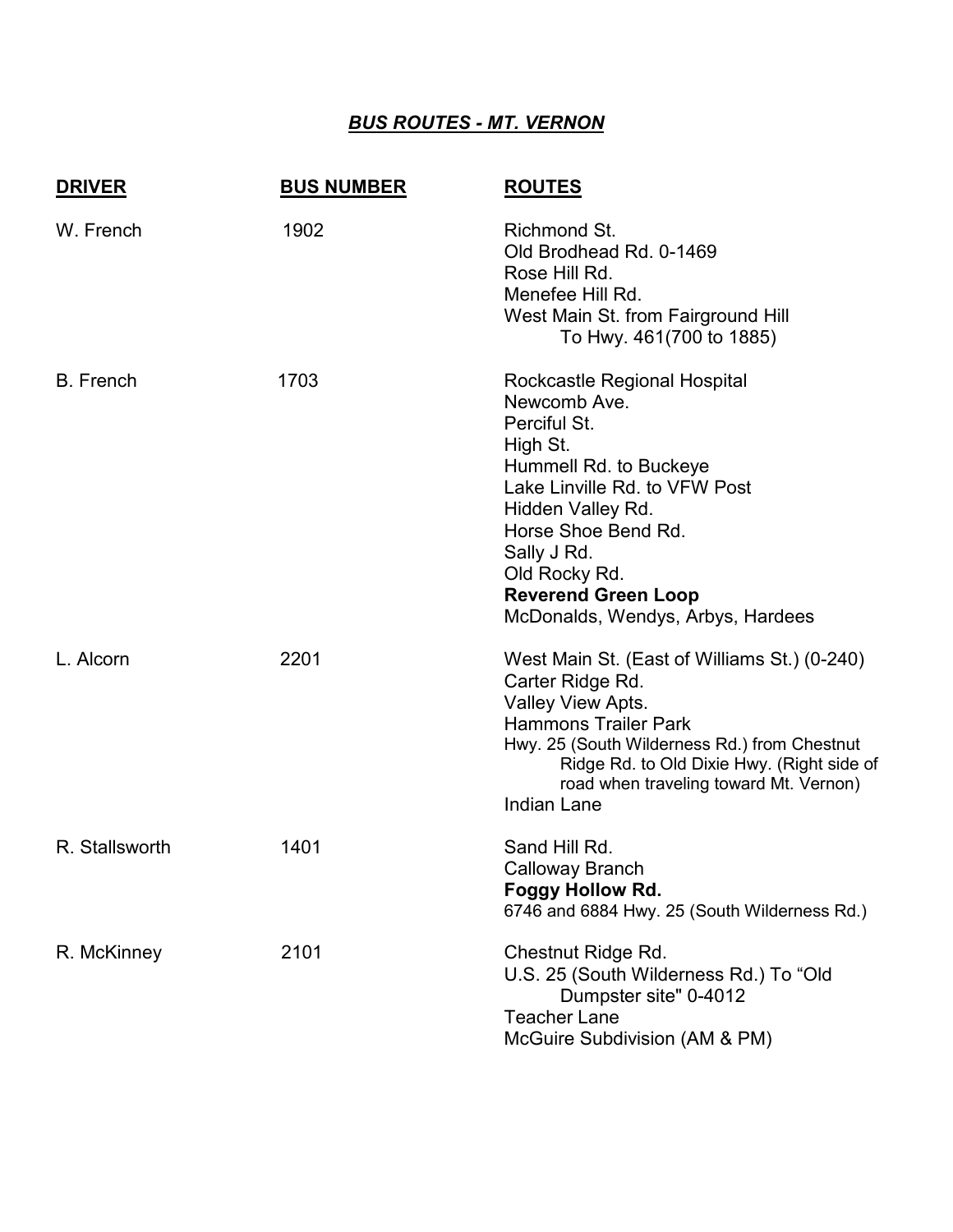## **Bus Routes - Mt. Vernon - Cont'd.........**

| <u>Open</u>  | 1604 | Ember Rd.<br>Piney Branch Rd.<br>Jep Hill Rd.<br>Martin Ridge Rd.<br>1004 (Big Cave Rd.) from Salt Peter Cave to<br>Hwy 1955 (9000-10577)<br>Mt. Holly Rd.                                                                                                                                             |
|--------------|------|--------------------------------------------------------------------------------------------------------------------------------------------------------------------------------------------------------------------------------------------------------------------------------------------------------|
| D. Asher     | 1704 | Sowder School Rd. (Turnaround @1384)<br>Marlow Hollow Rd.<br>Rank Rd.<br>East Fork Skaggs Rd. (Turnaround @ 498)                                                                                                                                                                                       |
| J. Alexander | 1801 | Cove Branch Rd.<br>US 25 South / Old Dixie Hwy.<br><b>Main Street</b><br>Wolfe Creek Rd.                                                                                                                                                                                                               |
| V. Mullins   | 1504 | Trace Branch Rd.<br>Old Gauley Rd.<br>Hwy. 490 (Upper River Rd.)<br><b>Hwy. 89</b><br>Livingston back streets (McClure, Black<br>St., and Bullock Ave.) to be<br>picked up at old Livingston School                                                                                                    |
| D. Howard    | 0803 | Hwy. 1955 (Red Hill Rd.) 0-10078<br>Hwy. 2614 (Three Links Rd.) 0-500<br><b>Bus Turnaround at 114</b>                                                                                                                                                                                                  |
| T. Gray      | 1403 | Hwy. 1004 (Big Cave Rd.) From Maple<br>Grove Rd to Brush Creek Bridge<br>(2710 to Bridge)<br>Hwy. 1912 (Climax Rd.) 1100 to 4520<br>(Bottom of Johnetta Cemetery)<br><b>Brushy Ridge</b><br>Johnetta Cemetery Area (Hwy. 1797)<br><b>Crooked Creek</b><br>Goochland Cave Rd.<br><b>Woodthrush Lane</b> |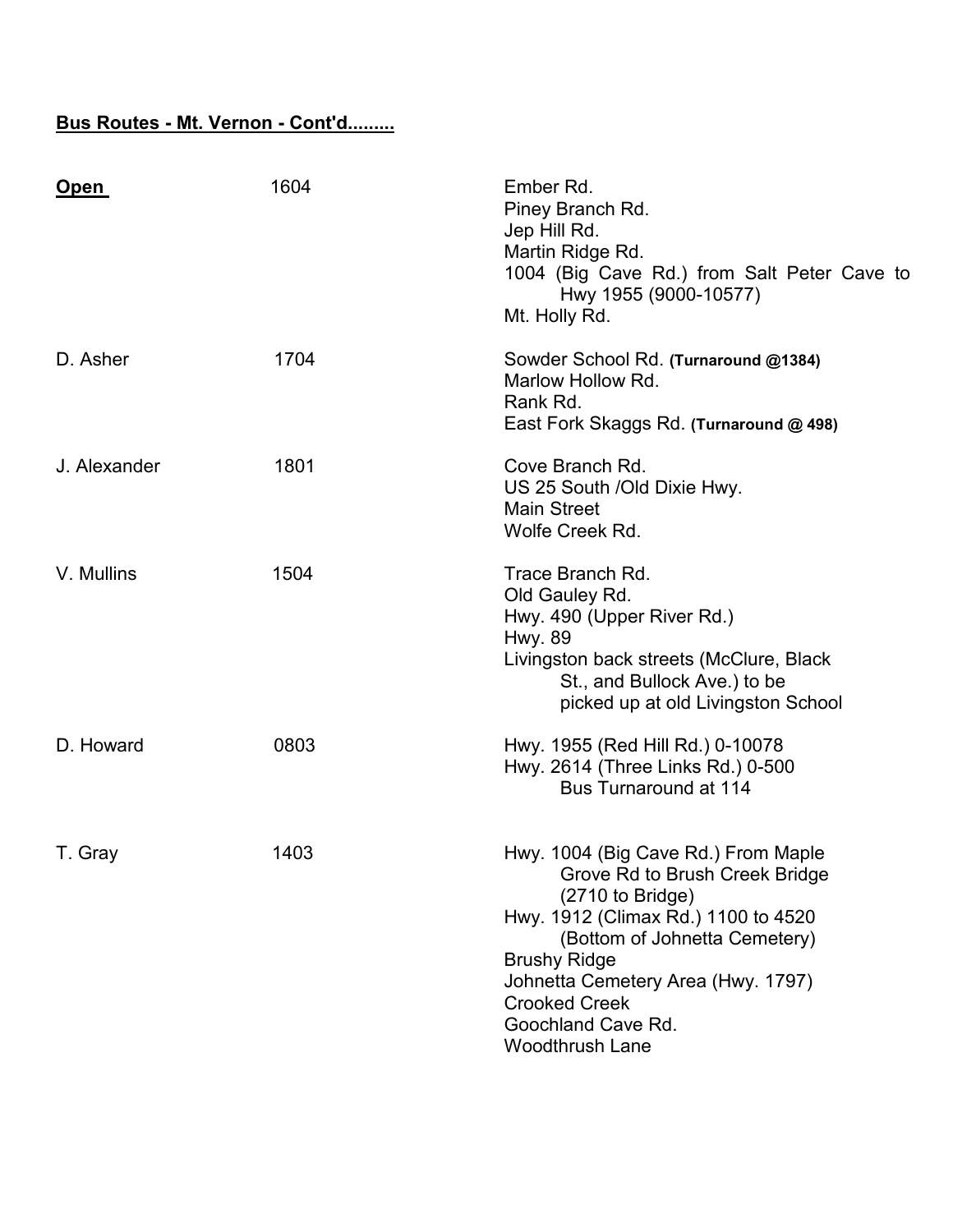## **Bus Routes - Mt. Vernon - Cont'd.........**

| A.McClure    | 1301 | Hwy. 1004 (Big Cave Rd.) from Shell Station<br>to Maple Grove Rd. (0-2482)<br>Hwy. 1004 (Big Cave Rd.) from Brush Creek<br>Bridge to Mullins Station (3400-8000)<br>Poplar Gap Rd.                                                                                                                                                         |
|--------------|------|--------------------------------------------------------------------------------------------------------------------------------------------------------------------------------------------------------------------------------------------------------------------------------------------------------------------------------------------|
| C. Cornelius | 2001 | <b>Fairground Hill</b><br>West Main St. from caution light to<br>Fairground Hill (245-697)<br>New Apartments on West Main St.<br>(Pick-Up/Drop off at the Corner of Williams<br>St. and Lawrence Ln.) 215/225/235 West Main St.<br>Old Somerset Rd.<br>Locust St.<br>Lawrence Lane<br>Quarry St./Poplar St.<br><b>RCMS/RCHS PM Shuttle</b> |
| J. Miller    | 1102 | Sand Springs Rd to School House<br>Hill Rd. (10-4220)<br>School House Hill Rd.<br>Low Gap Rd.<br>Hill St.<br>Carter Dr.                                                                                                                                                                                                                    |
| P. Permenter | 0901 | Halcomb East Rd.<br>Carpenter Rd.<br><b>Richards Lane</b><br>Maple Grove Rd.<br><b>Stone Mason Rd.</b><br><b>Whistlin Hollow Rd.</b>                                                                                                                                                                                                       |
| T. Nicely    | 1003 | Sand Springs Rd. from School House<br>Hill Rd. to Buffalo (4907 and Up)<br>Cleft Rock Rd.                                                                                                                                                                                                                                                  |
| C. Holt      | 1601 | Clark Ridge Rd.<br>Hwy2614 (Three Links Rd.) 3000-6050<br>Cook Rd.<br>Hwy. 1912 (Climax Rd.) Bottom of Johnetta<br>Cemetery Area to Cruse Ridge Rd.<br>$(4960 - 11250)$                                                                                                                                                                    |